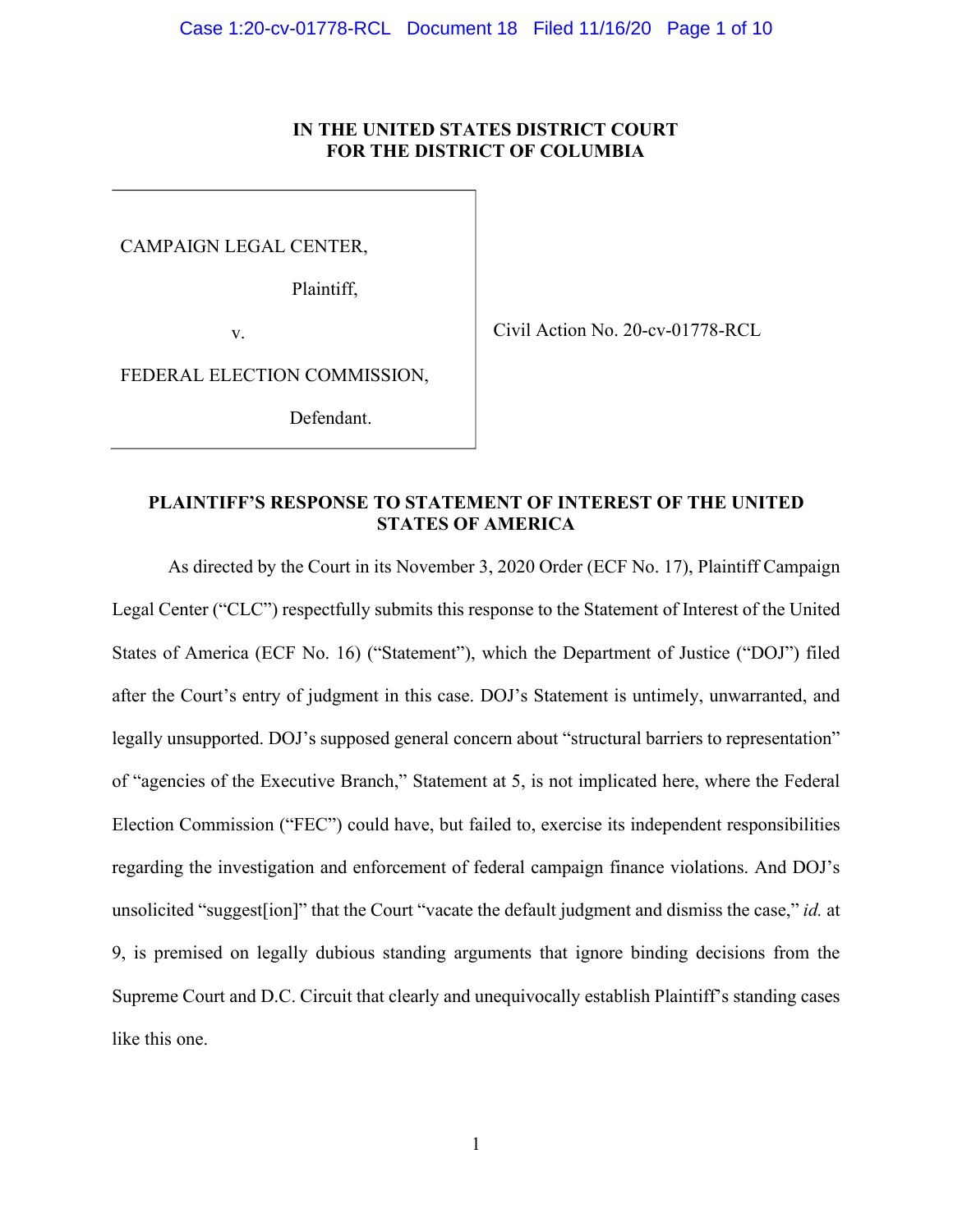### Case 1:20-cv-01778-RCL Document 18 Filed 11/16/20 Page 2 of 10

The Court's Default Judgment was properly entered and DOJ's Statement fails to identify any basis for disturbing it.

### **PROCEDURAL HISTORY**

This lawsuit arises out of the FEC's failure to take any action on an administrative complaint that Plaintiff filed with the FEC nearly one year ago, on December 19, 2019. As detailed in Plaintiff's Complaint and Motion for Default Judgment (ECF Nos. 1 and 9, respectively), CLC's administrative complaint provides reason to believe that Iowa Values, a tax-exempt  $501(c)(4)$ organization whose "mission" was to help reelect U.S. Senator Joni Ernst, violated the Federal Election Campaign Act ("FECA") by failing to register as a political committee and file reports disclosing its contributors, expenditures, and debts. *See* Compl. ¶¶ 22-35; Mot. Default J. at 2-4, 9-10.

On December 27, 2019, the FEC sent CLC a letter acknowledging receipt of the administrative complaint and designating it MUR 7674. *See* Mot. Default J. at 5. Since receiving the FEC's acknowledgment of receipt of the administrative complaint on December 27, 2019, CLC has received no further communications from the FEC regarding MUR 7674. *Id.*

CLC waited more than 190 days for the FEC to take action on its administrative complaint, before filing this action on June 30, 2020. *Id.*

On July 1, 2020, the day after filing the complaint, plaintiff satisfied the requirements for service on the United States Attorney for the District of Columbia and the Federal Election Commission. Plaintiff ultimately completed its service of process obligations on September 19, 2020, by sending a copy of the summons and complaint to the United States Attorney General by certified mail on that date. *See* Pl.'s Response to Order to Show Cause at (ECF No. 11).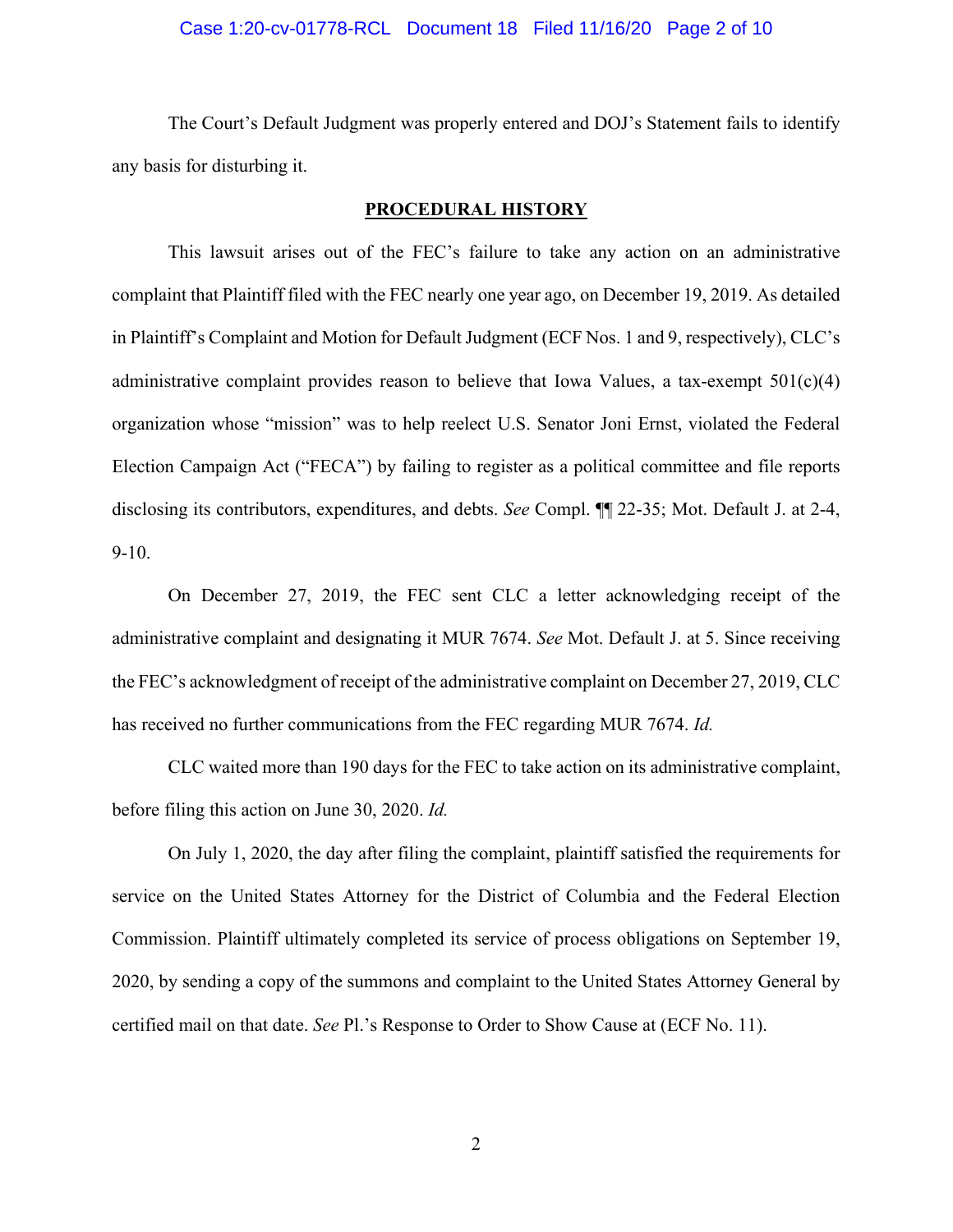#### Case 1:20-cv-01778-RCL Document 18 Filed 11/16/20 Page 3 of 10

The FEC has failed to appear, file an answer, or otherwise defend itself in this action to date. Order Granting Mot. for Default J. (ECF No. 14).

On October 9, 2020, the Clerk entered default against the FEC (ECF No. 13), and October 14, 2020, this Court granted Plaintiff's motion for default judgment. The Court found that the FEC "has failed to defend" itself in this action, that "a default was properly entered against the defendant," and that the FEC's "failure to act on the administrative complaint designated as MUR 7674 is contrary to law." Order Granting Mot. for Default J. at 1.

On October 16, 2020, more than three months after Plaintiff filed this lawsuit and days after this Court entered default judgment against the FEC, the United States Department of Justice filed its Statement disclaiming any representation of the FEC while nevertheless "suggest[ing]," Statement at 9, that the Court vacate its default judgment and dismiss this case.

#### **ARGUMENT**

DOJ's attempt to prevent the enforcement of FECA's campaign finance transparency requirements—after this court has entered judgment—is untimely, unwarranted, and legally unsupported. DOJ claims that its unsolicited intervention is intended to help the FEC overcome "structural barriers" that supposedly prevented the agency from avoiding default judgment here. But as this Court recognized in its Order granting Plaintiff's motion for default judgment, Order at 1 n.1 (ECF No. 14), the FEC's *current* lack of quorum did not preclude the agency from acting on the underlying administrative complaint—or authorizing its General Counsel to defend this case—when it had a quorum. More importantly, the Statement's "suggestion" that the Court vacate its default judgment and dismiss this case is premised entirely on an incomplete and incorrect presentation of the relevant law. Contrary to DOJ's arguments, the law is well settled that "a plaintiff suffers an 'injury in fact' when the plaintiff fails to obtain information which must be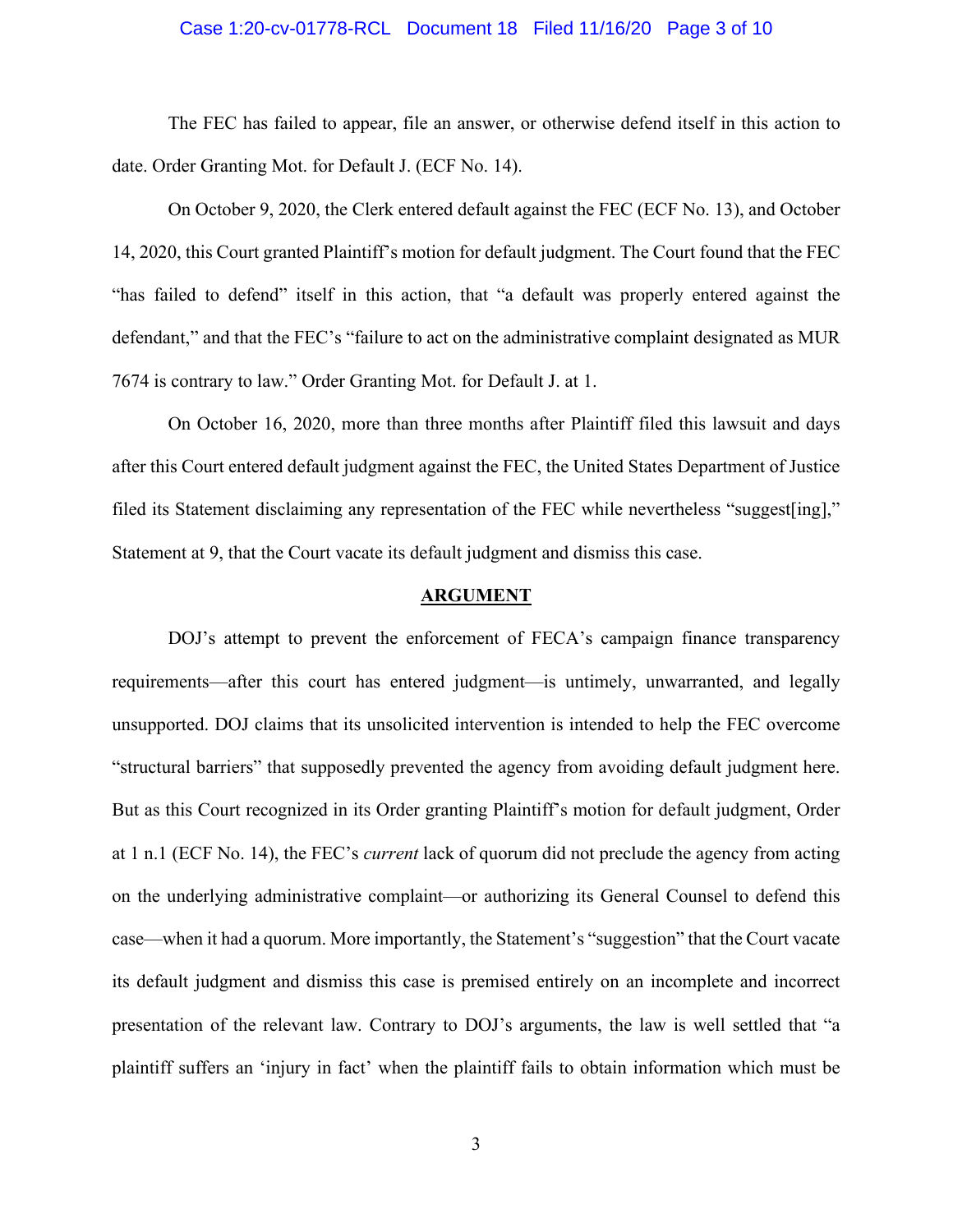### Case 1:20-cv-01778-RCL Document 18 Filed 11/16/20 Page 4 of 10

publicly disclosed pursuant to a statute. *FEC v. Akins*, 524 U.S. 11, 21 (1998). More specifically, where, as here, a plaintiff alleges denial of access to information that FECA requires to be disclosed and "[t]here is no reason to doubt their claim that the information would help them (and others to whom they would communicate it)" to evaluate the role that undisclosed contributions and spending "might play in a specific election," the Supreme Court has found "a genuine 'injury in fact.'" *Id.*

Plaintiff has alleged that Iowa Values, a tax-exempt  $501(c)(4)$  organization whose "mission" was to help reelect U.S. Senator Joni Ernst, violated FECA by failing to register as a political committee and file reports disclosing its contributors, expenditures, and debts. These alleged violations of federal campaign finance registration and reporting requirements have deprived Plaintiff of important information that FECA requires to be disclosed, and the FEC's failure to take any action on Plaintiff's administrative complaint compounds Plaintiff's informational injury. As detailed in Plaintiff's Complaint and Motion for Default Judgment, *see*  Compl. ¶¶ 22-35; Mot. Default J. at 2-4, 9-10, the administrative respondent's failure to comply with these transparency requirements, and the FEC's failure to investigate and enforce those violations, have injured Plaintiff by illegally concealing crucial information about who is behind tens of thousands of dollars in spending to influence the outcome of a federal election.

## **I. SUPREME COURT AND D.C. CIRCUIT PRECEDENT CLEARLY ESTABLISH CLC'S INFORMATIONAL INJURY HERE.**

More than two decades ago, in a case concerning the same political committee disclosure violations underlying Plaintiff's delay lawsuit here, the Supreme Court held that "a plaintiff suffers an 'injury in fact' when the plaintiff fails to obtain information which must be publicly disclosed pursuant to a statute." *Akins*, 524 U.S. at 21. *Akins*, just like this case, involved allegations that a group had violated FECA by failing to register as a political committee and file regular reports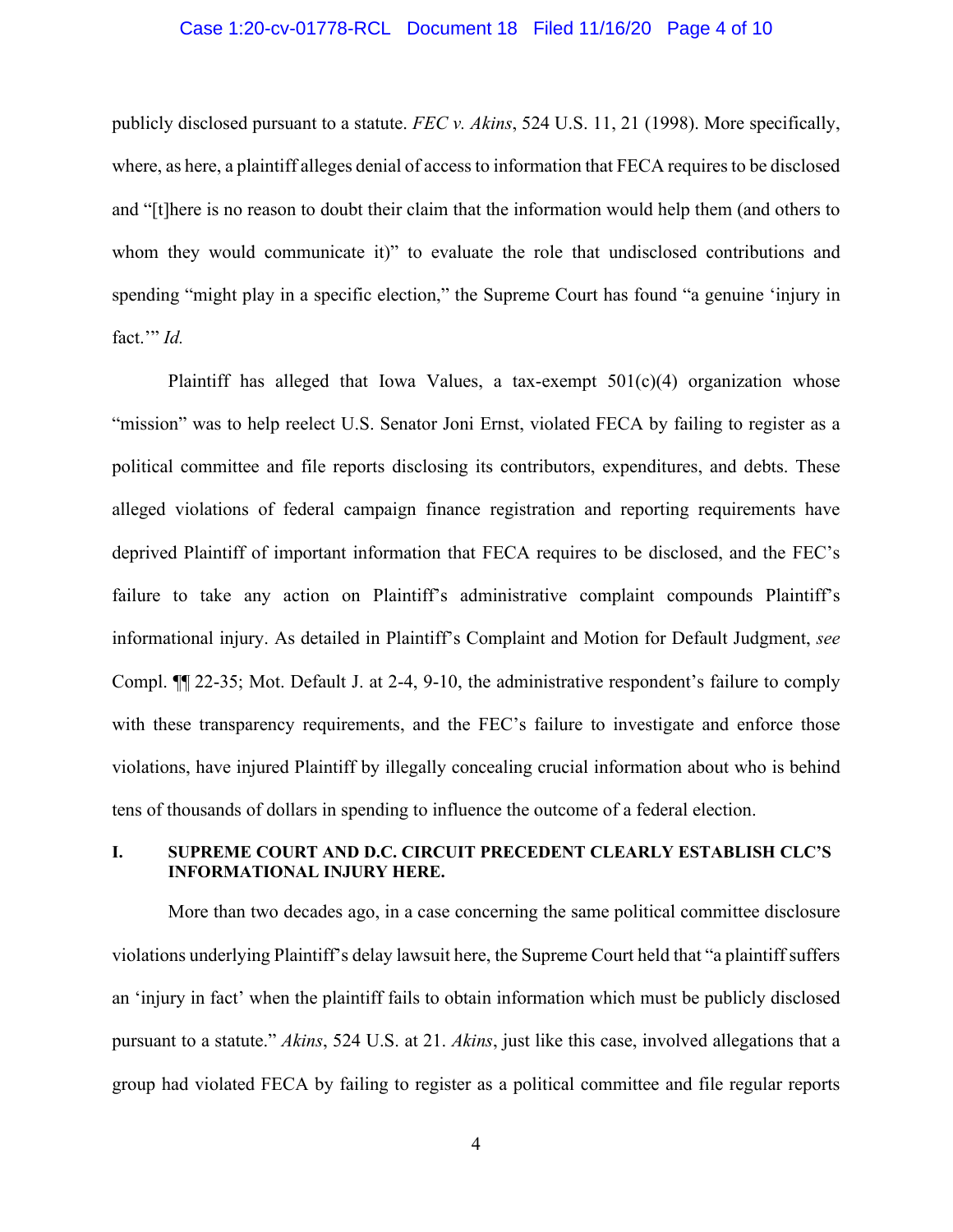### Case 1:20-cv-01778-RCL Document 18 Filed 11/16/20 Page 5 of 10

disclosing the group's receipts and disbursements. *Id.* at 15-16. The Supreme Court held that the plaintiffs had suffered an injury in fact because they had been unable "to obtain information—lists of [the organization's] donors . . . and campaign-related contributions and expenditures—that, on [the plaintiffs'] view of the law, the statute requires that [the organization] make public." *Id.* Because the plaintiffs had been deprived of that information and there was "no reason to doubt" that the concealed information would be helpful for evaluating candidates and "the role that [the organization's] financial assistance might play in a specific election," the plaintiffs' injury was sufficient to give them standing. *Id.* The injury complained of in *Akins* is exactly the same deprivation of information as Plaintiff's injury here, and that is "injury of a kind that FECA seeks to address." *Id.* at 20; *see also Campaign Legal Center v. FEC*, 952 F.3d 352, 354 (D.C. Cir. 2020) ("As the Supreme Court has repeatedly declared, the electorate has an interest in knowing 'where political campaign money comes from and how it is spent by the candidate.'" (quoting *Buckley v. Valeo*, 424 U.S. 1, 66 (1976); citing *McCutcheon v. FEC*, 572 U.S. 185, 223 (2014))).

Consistent with *Akins*, the D.C. Circuit and other courts in this District have recognized that plaintiffs are injured when an alleged FECA violation causes the concealment of information that the Act requires disclosed. For example, in *Campaign Legal Center v. FEC*, the D.C. Circuit held that CLC had standing to challenge the FEC's dismissal of CLC's administrative complaints alleging violations of FECA provisions "that require accurate disclosure of contributor information and the filing of public reports by political committees." 952 F.3d at 354 (citing 52 U.S.C. § 30122 (banning straw donor contributions), and 52 U.S.C. §§ 30102, 30103, 30104 (registration and reporting requirements for political committees)); *see also CREW v. FEC*, 243 F. Supp. 3d 91, 101-02 (D.D.C. 2017) (holding that challenge to an organization's informational standing in lawsuit against FEC "is foreclosed by both D.C. Circuit and Supreme Court precedent recognizing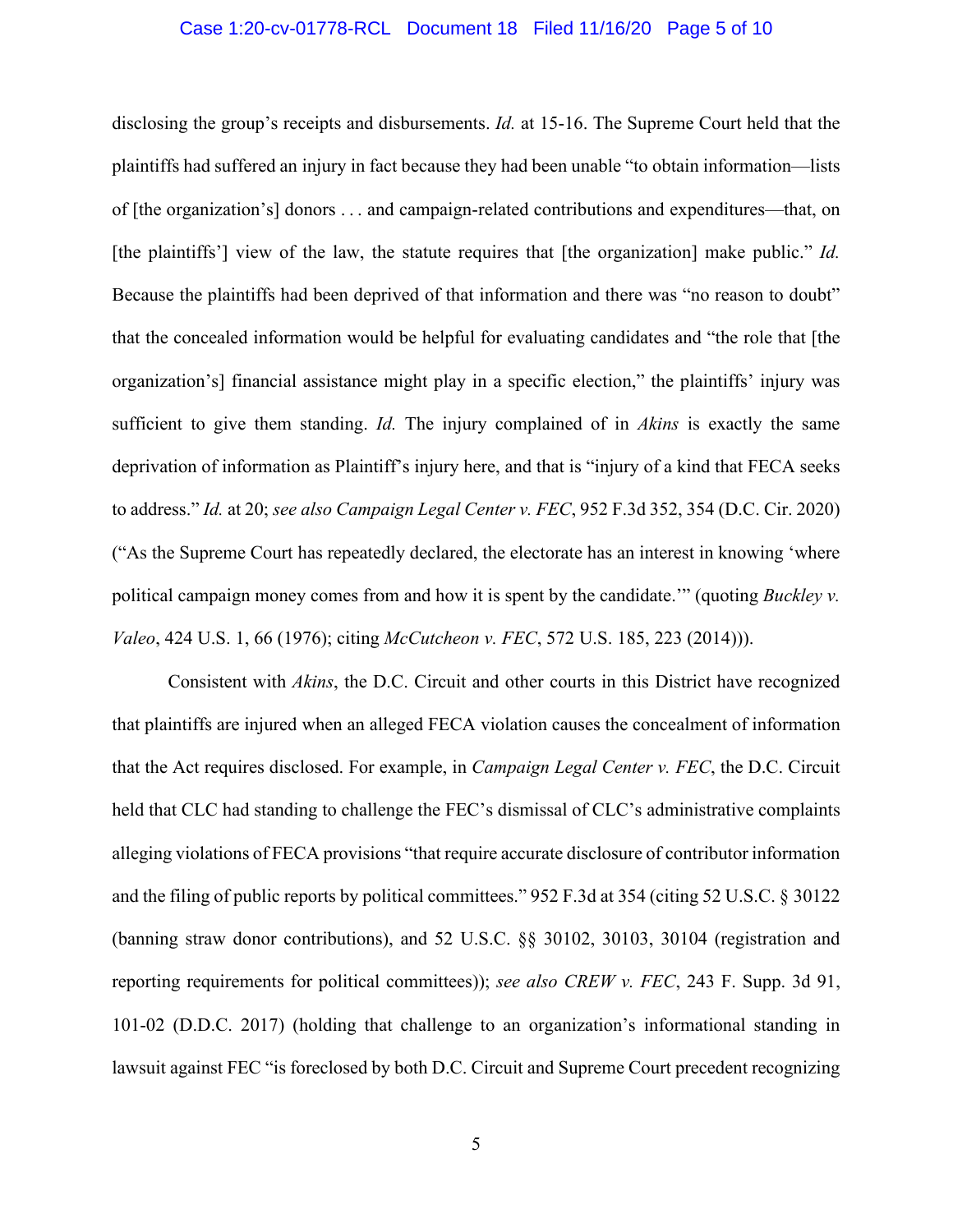#### Case 1:20-cv-01778-RCL Document 18 Filed 11/16/20 Page 6 of 10

that 'the denial of information [a plaintiff] believes the law entitles him to' constitutes an injury in fact"). The Statement ignores these binding Supreme Court and D.C. Circuit decisions, which are squarely on point and establish that Plaintiff has standing. The DOJ's "suggestion" therefore lacks any merit.

Indeed, the D.C. Circuit has held that CLC, specifically, is injured by a denial of its statutory right to information regarding who is secretly spending money to influence a federal election. In *Campaign Legal Center v. FEC*, the D.C. Circuit held that CLC had standing to challenge the FEC's dismissal of CLC's administrative complaints alleging violations of both FECA's straw donor ban and political committee registration and reporting provisions. 952 F.3d at 354. There, the court held:

> The law is settled that a denial of access to information qualifies as an injury in fact where a statute (on the claimants' reading) requires that the information be publicly disclosed and there is no reason to doubt their claim that the information would help them. The plaintiffs [including CLC] allege violations of FECA provisions that require accurate disclosure of contributor information . . . and the filing of public reports by political committees. There is "no reason to doubt" that the disclosures they seek would further their efforts to defend and implement campaign finance reform.

*CLC*, 952 F.3d at 356 (internal citations omitted). CLC alleges the same concrete and particularized injury here. *Compare id.* (explaining that "[t]o further its mission, Campaign Legal Center participates in 'public education, litigation, regulatory practice, and legislative policy'"), *with* Compl.  $\P$  8-12 (ECF No. 1) (describing CLC's mission, which includes "ensur[ing] the public has access to information regarding the financing of U.S. election campaigns"; describing CLC's work in furtherance of this mission, including research, written reports and articles, expert analysis, and litigation; describing CLC's expenditure of "significant resources" to ensure the public has information necessary to evaluate different candidates and messages and cast informed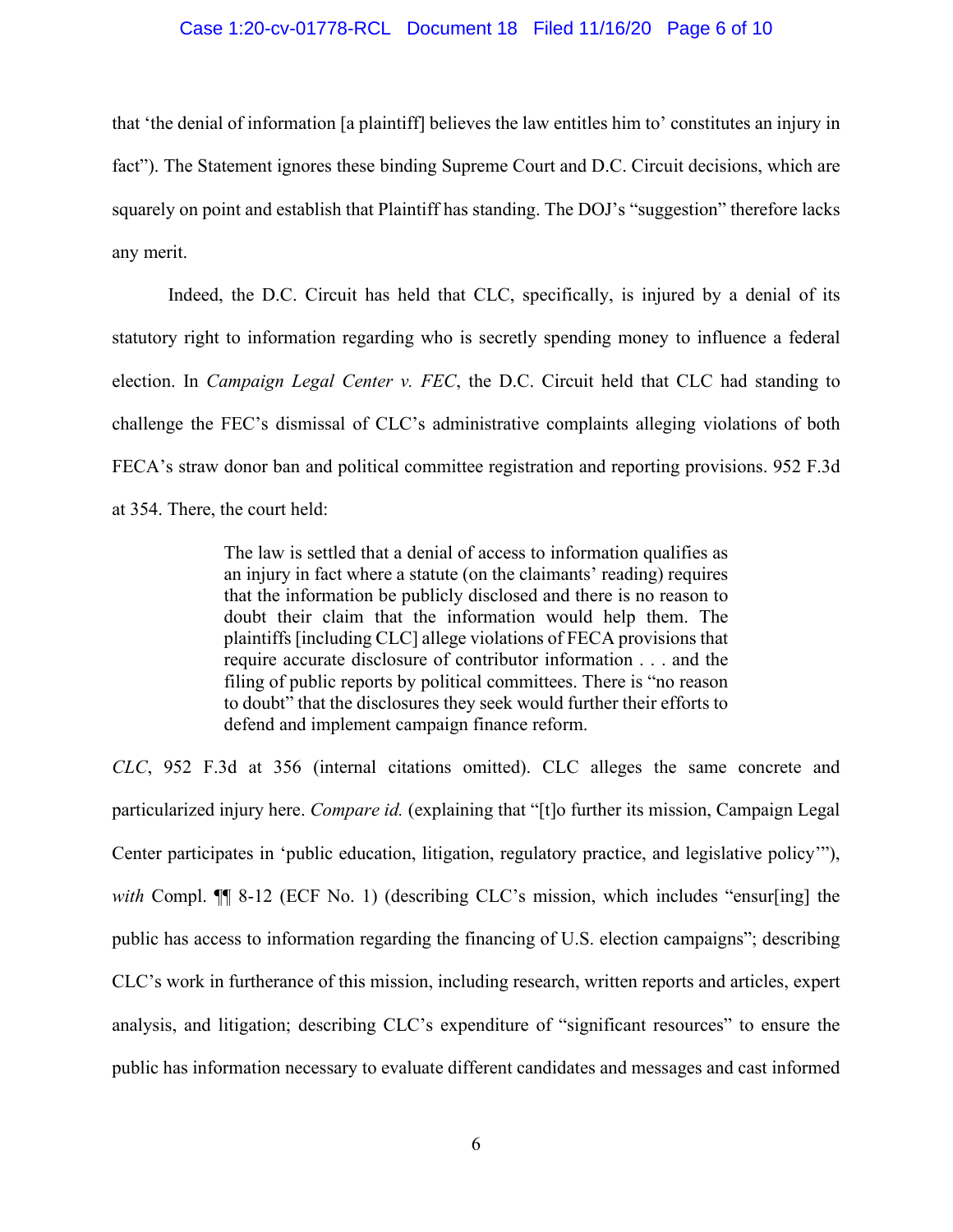#### Case 1:20-cv-01778-RCL Document 18 Filed 11/16/20 Page 7 of 10

votes; and describing CLC's use of federal campaign finance disclosure information to support its federal and state administrative policy and litigation work).

# **II. DOJ'S "SUGGESTION" RELIES ON IRRELEVANT AND ABROGATED COURT DECISIONS.**

DOJ suggests that CLC has alleged no more than "a bare procedural violation," insufficient to demonstrate standing. (Statement at 6-7). Not so. As discussed above, Plaintiff has specifically alleged that it was denied a statutory right to information about the sources of respondent Iowa Values's spending to influence the outcome of a federal election, and binding decisions from the Supreme Court and the D.C. Circuit clearly establish Plaintiff's standing in these circumstances. The DOJ's contention to the contrary relies on inapposite decisions and ignores the facts of this case.

The Statement's limited discussion of Plaintiff's informational injury relies on *Common Cause v. FEC*, 108 F.3d 413 (D.C. Cir. 1997) and *CREW v. FEC*, 267 F. Supp. 3d 50 (D.D.C. 2017). In each case, the court found the plaintiffs lacked standing because they had not shown that the remedy sought—enforcement of plaintiffs' administrative complaints—would result in the disclosure of additional information. *Id*. That is not the case here, as explained *supra* Part I. Indeed, the court in *CREW* specifically acknowledged that a plaintiff states a cognizable informational injury where "the statute they seek to enforce (or have the FEC enforce in the first instance) entitles them to receive information that they intend to use in a particularized way." 267 F. Supp. 3d at 53 (citing *Akins*). It simply concluded that the "plaintiffs [could not] plausibly allege that an FEC enforcement action on [the plaintiffs' straw donor claim] would require [the respondent] to disclose any information." *Id.* at 54. And, even this holding, which rested on the finding that the straw donor ban "[a]t most" prevents accepting or making straw donor contributions, *id.*, has been abrogated by the D.C. Circuit. *See CLC*, 952 F.3d at 354 (holding that CLC had informational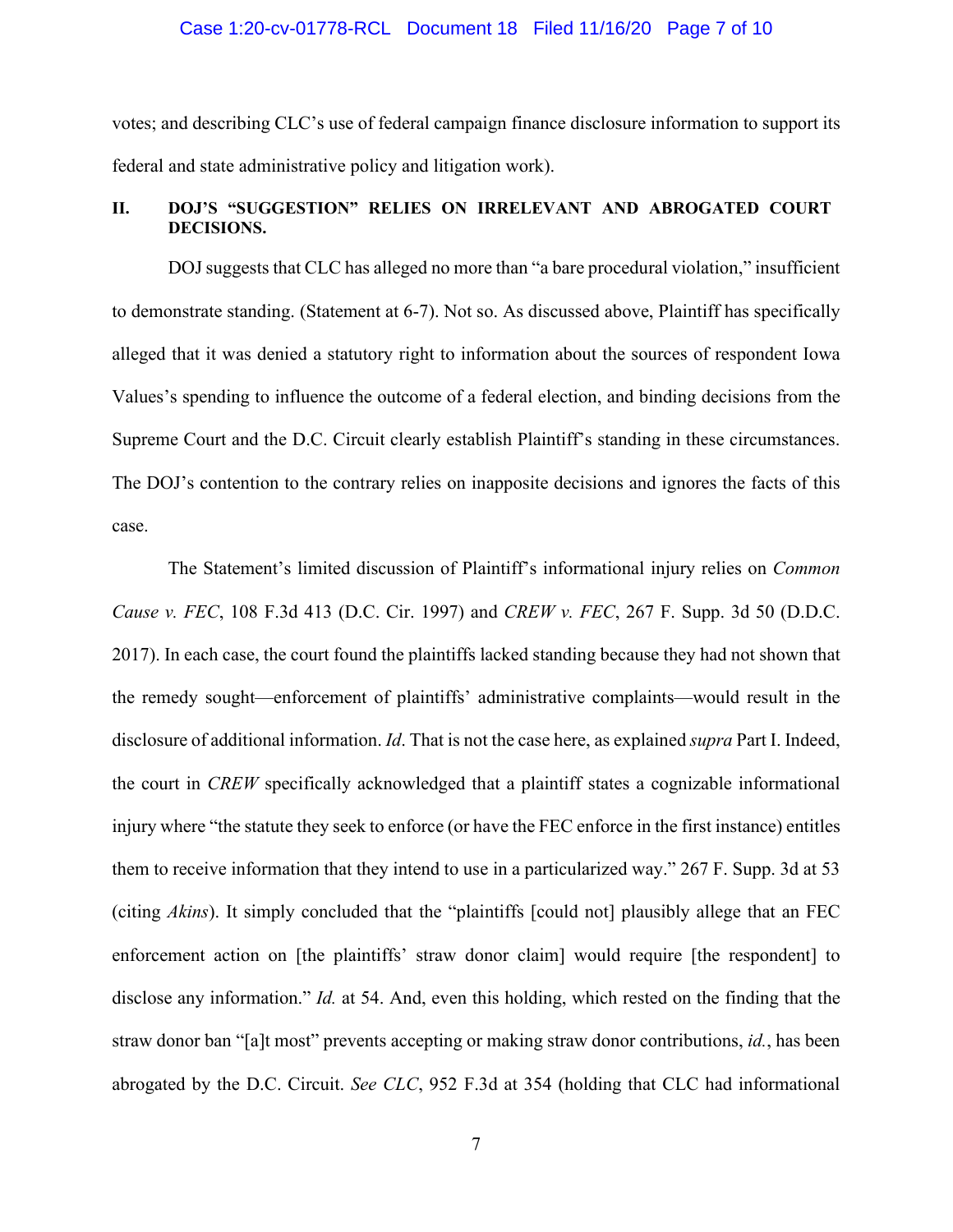#### Case 1:20-cv-01778-RCL Document 18 Filed 11/16/20 Page 8 of 10

standing to challenge the FEC's dismissal of its complaint alleging violations of both FECA's straw donor ban and political committee registration and reporting provisions, and describing the straw donor ban as "designed to ensure accurate disclosure of contributor information"). Thus, *CREW* does not appear to be reliable authority even on the distinct issue decided in that case.

DOJ's Statement neglects to cite two binding decisions that are squarely on point and directly dispose of DOJ's standing arguments. The Statement is thus neither "helpful [n]or persuasive" and the Court should disregard it. *Lopez-Aguilar v. Marion Cty. Sheriff's Dep't*, 296 F. Supp. 3d 959, 964 n.1 (S.D. Ind. 2017).

### **III. NEITHER THE FEC'S DELAY NOR ITS DEFAULT WAS "CAUSED BY STRUCTUAL BARRIERS TO REPRESENTATION"**

DOJ's purported justification for inserting itself into a lawsuit where the defendant FEC "possesses independent litigating authority" and "has not requested representation by [DOJ] in this matter," Statement at 1, is questionable. According to the Statement, DOJ seeks to "ensur[e] that agencies of the Executive Branch are not burdened by default judgments, caused by structural barriers to representation." *Id.* at 9. But such structural barriers, even to the extent they might serve as a proper justification for DOJ's involvement in other circumstances, cannot be blamed for the FEC's failure to defend itself in *this* lawsuit, nor for the agency's failure to act on Plaintiff's underlying administrative complaint.

CLC filed its administrative complaint on December 19, 2019, and its lawsuit for administrative delay on June 30, 2020. *See* Mot. Default J. at 2, 5. As this Court noted in its Order awarding default judgment to Plaintiff, the FEC "had a quorum during the pendency of MUR 7674 from May 19, 2020 to July 3, 2020" and thus "was statutorily capable of acting on the complaint during that period." Order at 1 n.1 (ECF No. 14). Indeed, the FEC was statutorily capable both of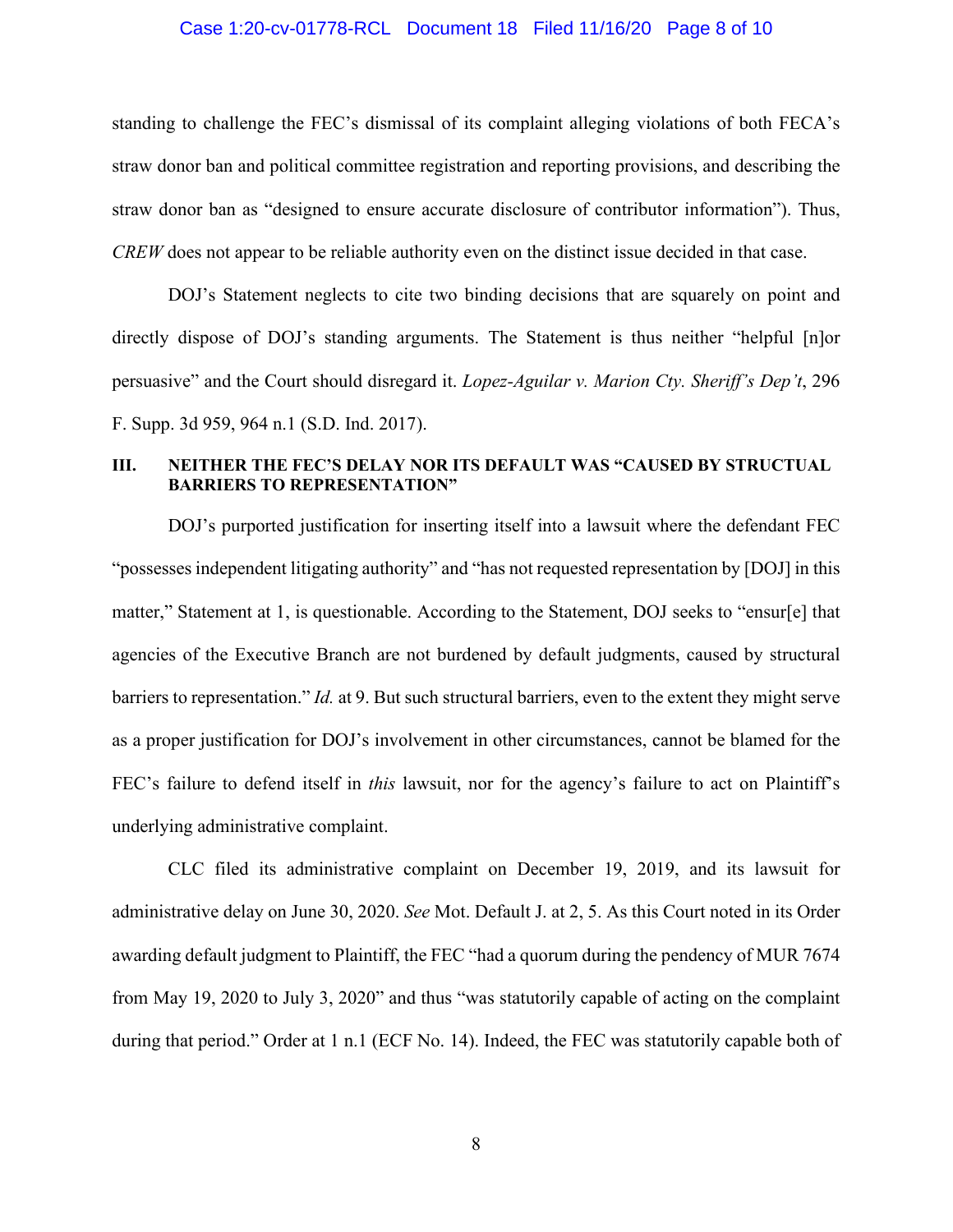#### Case 1:20-cv-01778-RCL Document 18 Filed 11/16/20 Page 9 of 10

acting on the administrative complaint, and "authorizing the General Counsel to appear and defend this case" during that time, contrary to DOJ's assertion, Statement at 4.

Finally, while the Statement explicitly recognizes the FEC's independent litigating authority, *id.* at 3-5, it fails to recognize how DOJ's unnecessary intervention here threatens to undermine that independence. Congress established the FEC as an independent agency with a bipartisan Commissioner structure to "insulate the campaign finance agency from political pressures." R. Sam Garret, *The Federal Election Commission: Overview and Selected Issues for Congress*, Cong. Research Serv. (Dec. 22, 2015), [https://fas.org/sgp/crs/misc/R44318.pdf.](https://fas.org/sgp/crs/misc/R44318.pdf) Those pressures could include, for example, interference in how the agency responds to alleged campaign finance violations by a group spending money to help elect an ally of the President. *See* Mot. for Default J. at 2-4 (describing Plaintiff's allegations that Iowa Values violated registration and reporting requirements for federal political committees despite its major purpose of reelecting Senator Joni Ernst); *Ernst calls Trump an 'ally in the White House' in RNC convention speech*, The Gazette, Aug. 26, 2020, [https://www.thegazette.com/subject/news/ernst-calls-trump-an-ally](https://www.thegazette.com/subject/news/ernst-calls-trump-an-ally-in-the-white-house-in-rnc-convention-speech-20200826)[in-the-white-house-in-rnc-convention-speech-20200826.](https://www.thegazette.com/subject/news/ernst-calls-trump-an-ally-in-the-white-house-in-rnc-convention-speech-20200826) Indeed, Congress specifically granted the FEC independent litigating authority, ensuring that the FEC's litigation decisions—including whether and how to defend itself an enforcement matter—are *not* controlled by DOJ. *See* 52 U.S.C. §§ 30107(a)(6), 30106(f)(4). Whatever the reason for DOJ's filing, its extraordinary, untimely interference here could create the appearance of the very concerns Congress sought to avoid when it granted the FEC independent litigating authority in the first place.